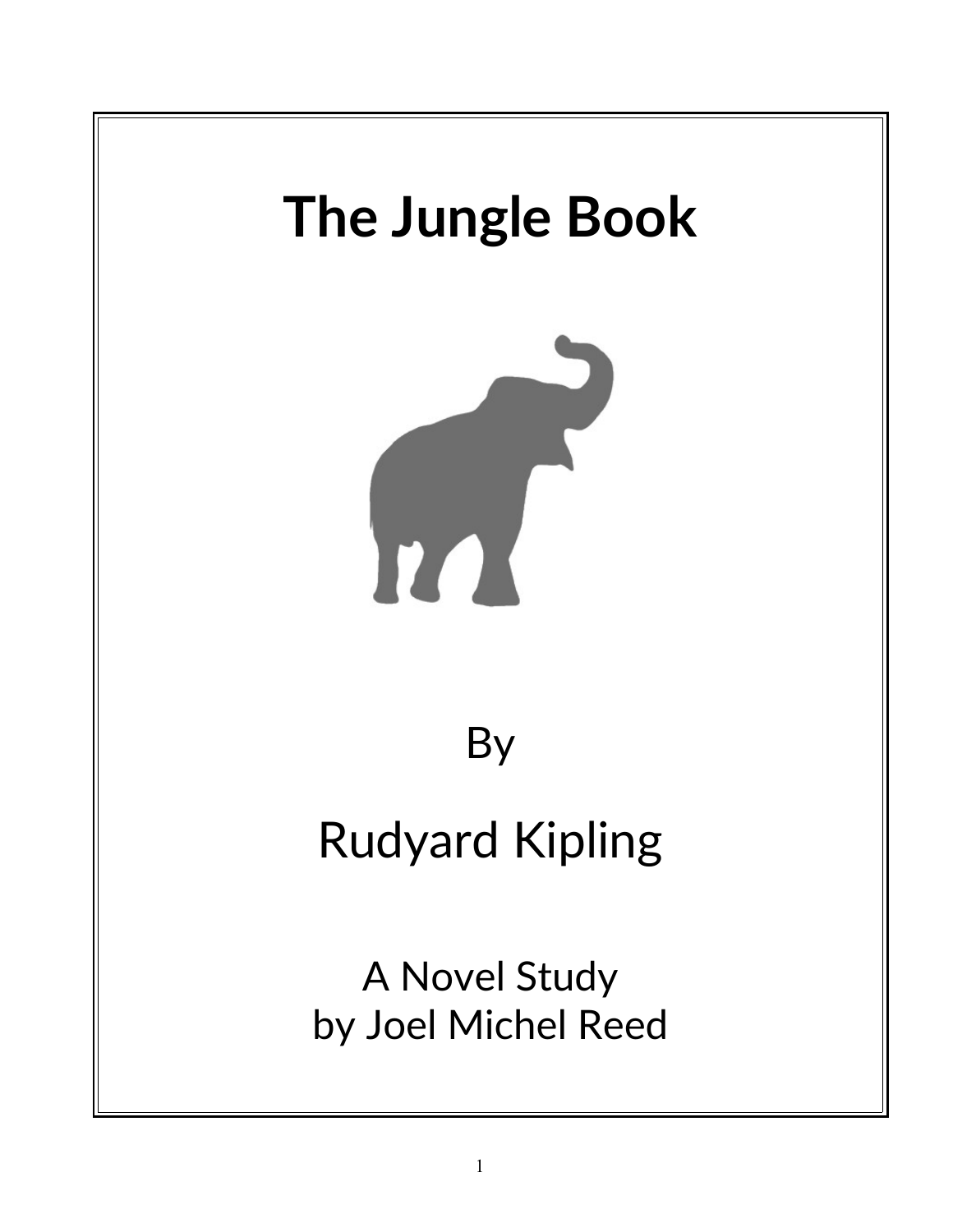By Rudyard Kipling



## **Table of Contents**

| <b>Suggestions and Expectations</b> | 3  |
|-------------------------------------|----|
|                                     |    |
| List of Skills                      | 4  |
|                                     |    |
| Synopsis / Author Biography         | 5  |
|                                     |    |
| <b>Student Checklist</b>            | 6  |
| Reproducible Student Booklet        |    |
|                                     |    |
| <b>Answer Key</b>                   | 48 |

**About the author:** Joel Reed has over 70 published novel studies and is the author of four novels. For information on his work and literature, please visit [www.reednovelstudies.com](http://www.reednovelstudies.com/)

> Copyright © 2014 Joel Reed Revisions Completed in 2022 All rights reserved by author. Permission to copy for single classroom use only. Electronic distribution limited to single classroom use only. Not for public display.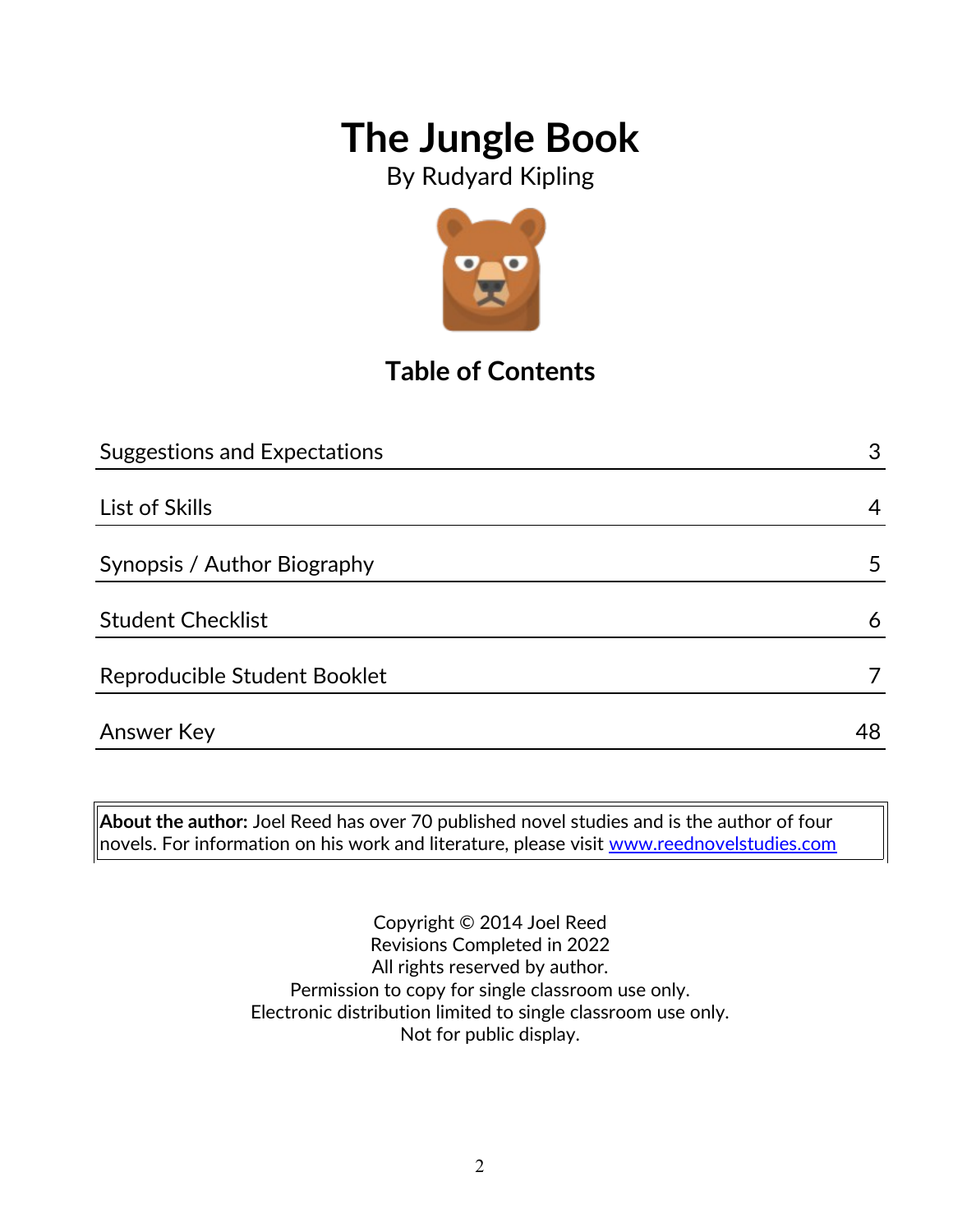By Rudyard Kipling



### **Suggestions and Expectations**

This curriculum unit can be used in a variety of ways. Each chapter of the novel study focuses on 2-3 chapters of *The Jungle Book* and is comprised of five of the following different activities:

- Before You Read
- Vocabulary Building
- Comprehension Questions
- Language Activities
- **Extension Activities**

#### **Links with the Common Core Standards (U.S.)**

Many of the activities in this unit are supported by the Common Core Standards. For instance the *Reading Standards for Literature, Grade 5*, makes reference to

- a) determining the meaning of words and phrases. . . including figurative language;
- b) explaining how a series of chapters fits together to provide the overall structure;
- c) compare and contrast two characters;
- d) determine how characters … respond to challenges;
- e) drawing inferences from the text;
- f) determining a theme of a story . . . **and many others.**

A principal expectation of the unit is that students will develop their skills in reading, writing, listening and oral communication, as well as in reasoning and critical thinking. Students will also be expected to provide clear answers to questions and well-constructed explanations. It is critical as well that students be able to relate events and the feelings of characters to their own lives and experiences and describe their own interpretation of a particular passage.

A strength of the unit is that students can work on the activities at their own pace. Every activity need not be completed by all students. A **portfolio cover** is included (p.7) so that students may organize their work and keep it all in one place. A **Student Checklist** is also included (p.6) so that a record of completed work may be recorded.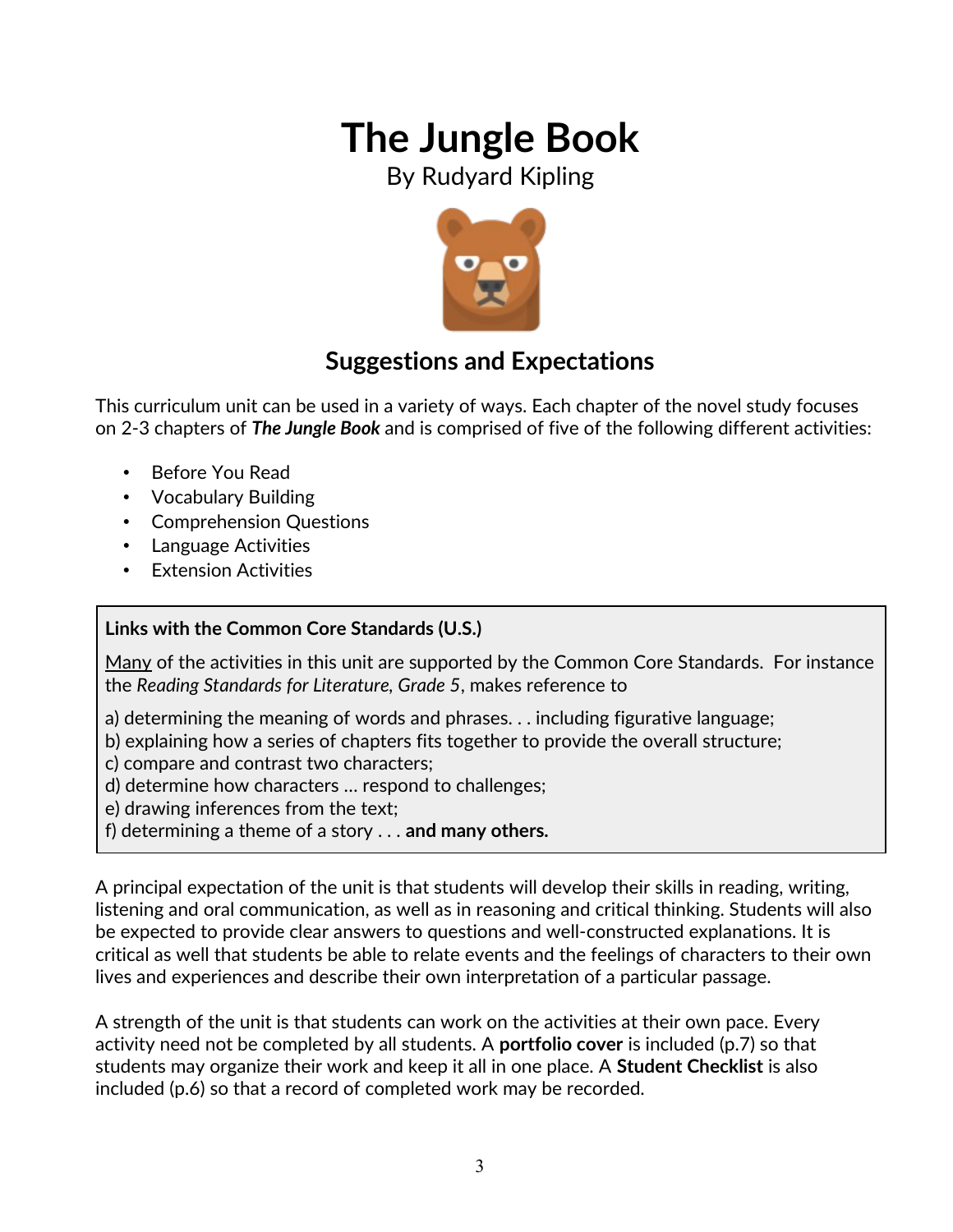By Rudyard Kipling

### **List of Skills**

#### **Vocabulary Development**

- 1. Locating descriptive words/phrases 7. Determining Alphabetical Order
- 2. Listing synonyms/homonyms 8. Listing compound words
- 3. Identifying/creating *alliteration* 9. Identifying parts of speech
- 4. Use of capitals and punctuation 10. Identifying syllables
- 
- 6. Identify *personification*

#### **Setting Activities**

1. Summarize the details of a setting

#### **Plot Activities**

- 1. Complete a *time line* of events 4. Identify *cliffhangers*
- 
- 3. Complete Five W's Chart

#### **Character Activities**

#### **Creative and Critical Thinking**

- 
- 2. Write a newspaper story 6. Write a book review
- 
- 

#### **Art Activities**

- 
- 
- 3. Create an Information Card
- 
- 
- 
- 
- 5. Identify *foreshadowing*. 11. Identify/create *similes*

- 
- 2. Identify conflict in the story 5. Identify the climax of the novel/story.
- 1. Determine character traits 2. Relating personal experiences
- 1. Research 5. Write a description of personal feelings
	-
- 3. Create a short story 7. Complete an Observation Sheet
- 4. Create a poem 8. Complete a KWS Chart
- 1. A Storyboard **1.** A Storyboard **1.** A Storyboard
- 2. Create a collage 5. Create a comic strip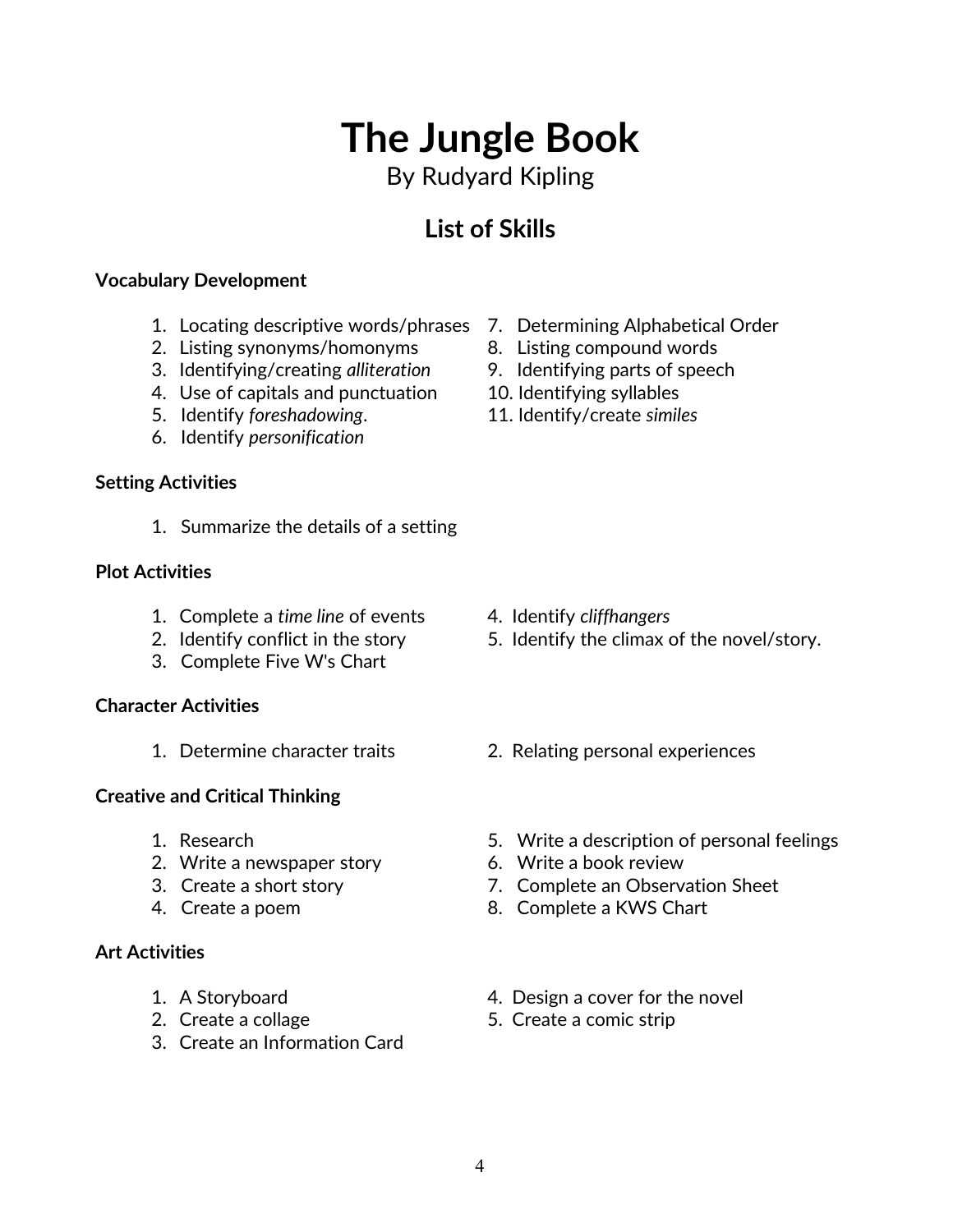By Rudyard Kipling



#### **Synopsis**

 After young Mowgli escapes the vicious jaws of the growling tiger Shere Khan, he is adopted by Father Wolf and grows up with the pack. Lovable old Baloo the bear and Bagheera the Panther teach Mowgli the Law of the Jungle, and so his extraordinary adventures begin! (Courtesy of the publisher – Puffin Classics)

A complete synopsis and other helpful reviews can be found on the following website: http://en.wikipedia.org/wiki/The\_Jungle\_Book

#### **Author Biography** Rudyard Kipling

 **Joseph Rudyard Kipling** (30 December 1865 – 18 January 1936) was an English short-story writer, poet, and novelist. He is chiefly remembered for his tales and poems of British soldiers in India and his tales for children. He was born in Bombay, in the Bombay Presidency of British India, and was taken by his family to England when he was five years old. Kipling is best known for his works of fiction, including The Jungle Book (a collection of stories which includes "Rikki-Tikki-Tavi"), Just So Stories (1902), Kim (1901) (a tale of adventure), many short stories, including "The Man Who Would Be King" (1888); and his poems, including "Mandalay" (1890), "Gunga Din" (1890), "The Gods of the Copybook Headings" (1919), " The White Man's Burden" (1899), and "If " (1910). He is regarded as a major "innovator in the art of the short story"; his children's books are enduring classics



of children's literature; and his best works are said to exhibit "a versatile and luminous narrative gift". Courtesy of Wikipedia: http://en.wikipedia.org/wiki/Rudyard Kipling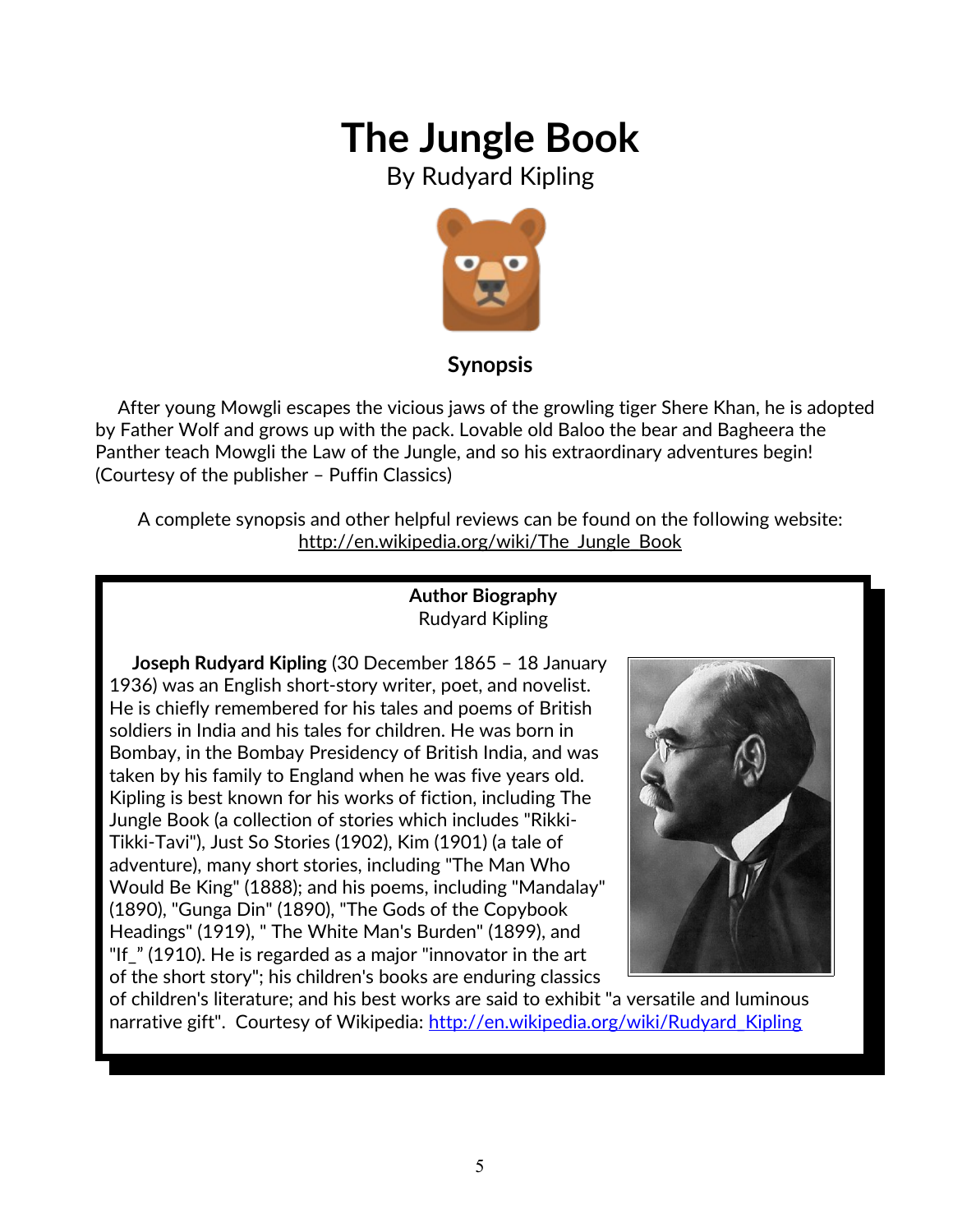By Rudyard Kipling



### **Student Checklist**

Student Name

| Assignment | Grade / Level | Comments |
|------------|---------------|----------|
|            |               |          |
|            |               |          |
|            |               |          |
|            |               |          |
|            |               |          |
|            |               |          |
|            |               |          |
|            |               |          |
|            |               |          |
|            |               |          |
|            |               |          |
|            |               |          |
|            |               |          |
|            |               |          |
|            |               |          |
|            |               |          |
|            |               |          |
|            |               |          |
|            |               |          |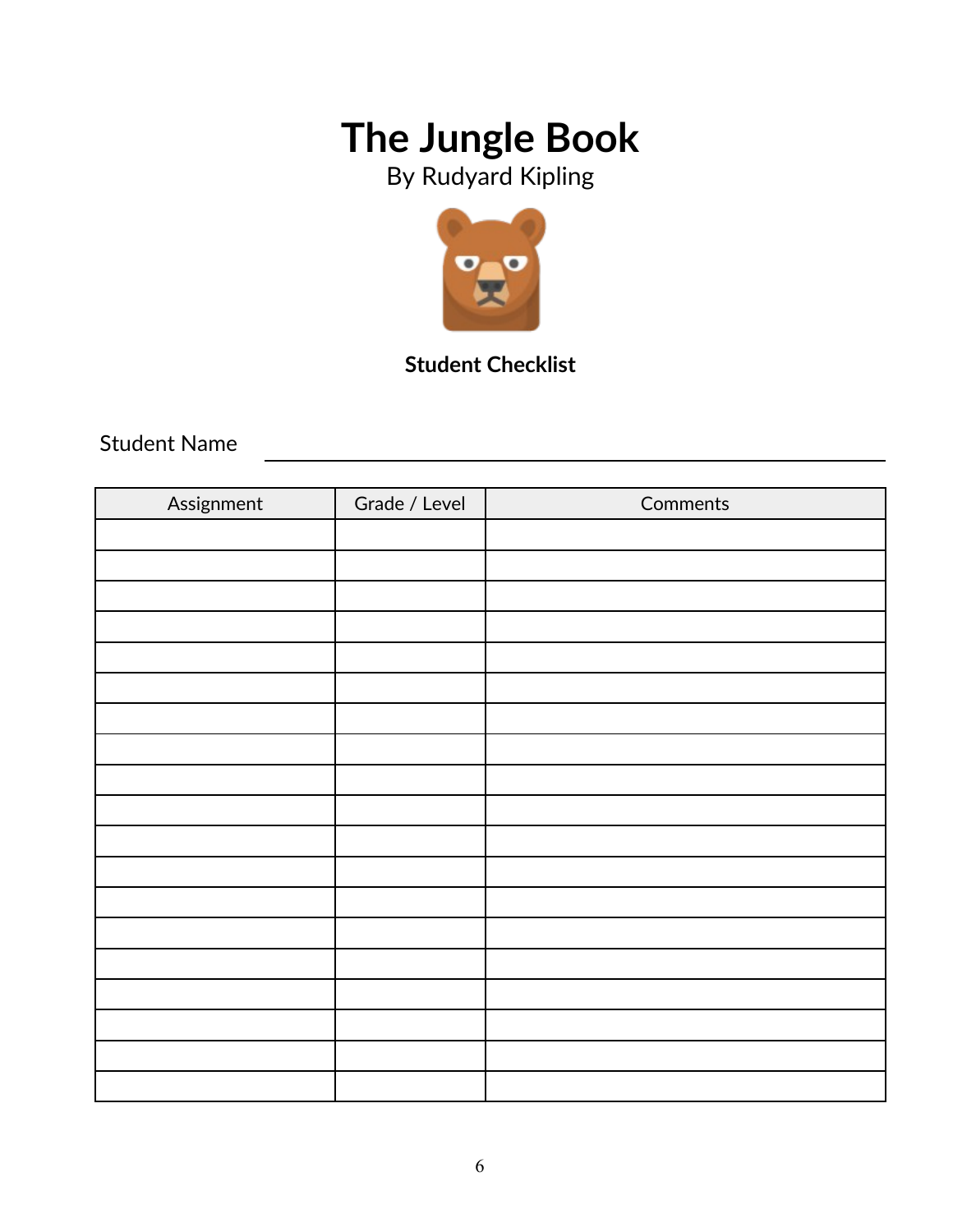

*By Rudyard Kipling*

Name: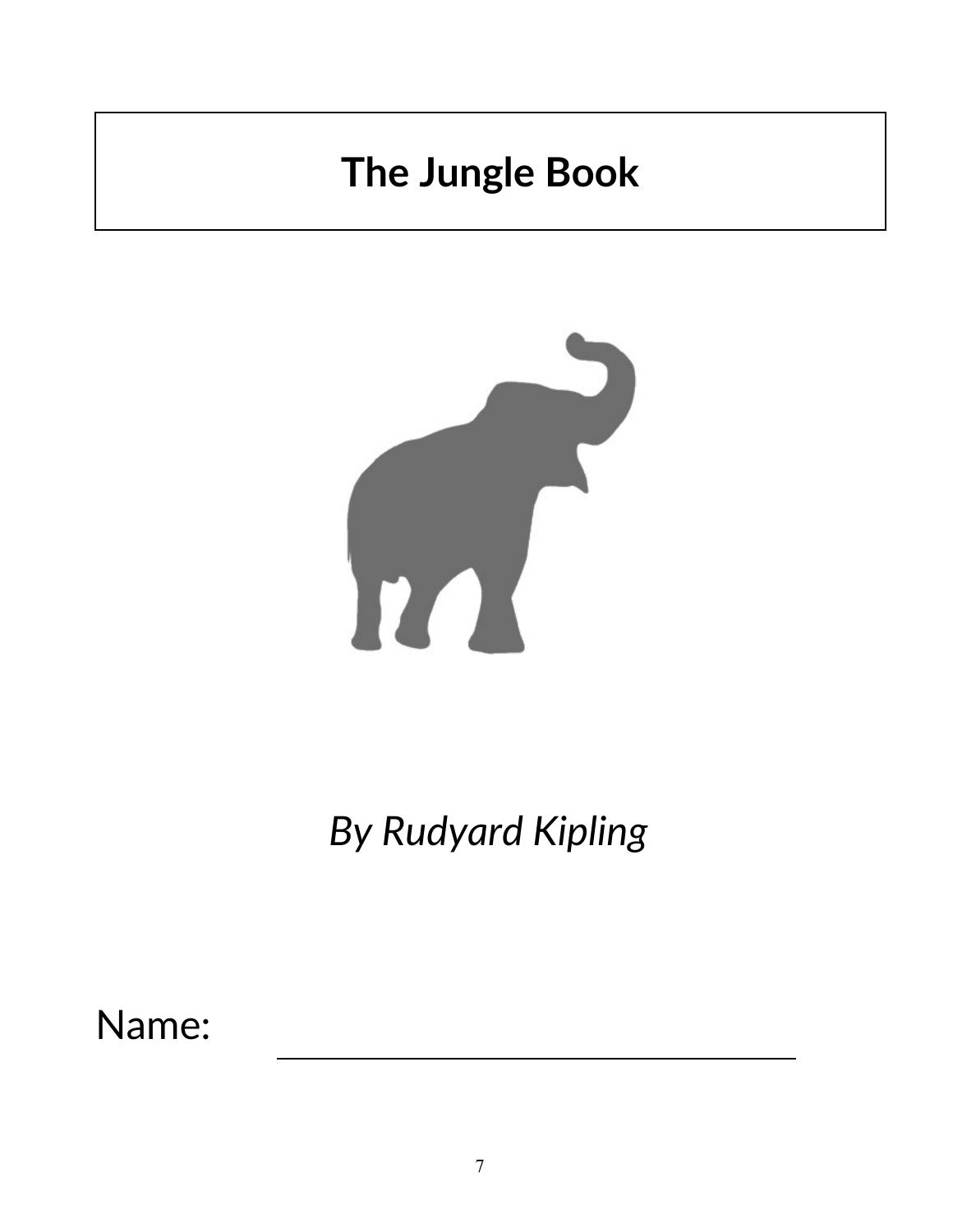By Rudyard Kipling



### **Chapters 1***-2*



### **Before you read the chapter**:

The **protagonist** in most novels features the main character or "good guy". What do you think makes for an especially interesting **protagonist**?



### **Vocabulary:**

Choose a word from the list to complete each sentence.

| teacher   | thickets | withdraw | leave   |
|-----------|----------|----------|---------|
| twitching | furious  | entered  | madness |

- 1. Even the tiger runs and hides when little Tabaqui goes mad, for \_\_\_\_\_\_\_\_\_\_\_\_\_\_\_\_\_ is the most disgraceful thing that can overtake a wild creature.
- 2. "I go," said Tabaqui quietly. "Ye can hear Shere Khan below in the \_\_\_\_\_\_\_\_\_\_\_\_\_\_\_\_\_. I might have saved myself the message."
- 3. Something is coming uphill," said Mother Wolf, \_\_\_\_\_\_\_\_\_\_\_\_\_\_\_ one ear. "Get ready."
- 4. Shere Khan had jumped at a woodcutter's campfire, as Father Wolf had said, and was \_\_\_\_\_\_\_\_\_\_\_\_\_\_\_\_\_\_\_ from the pain of his burned feet.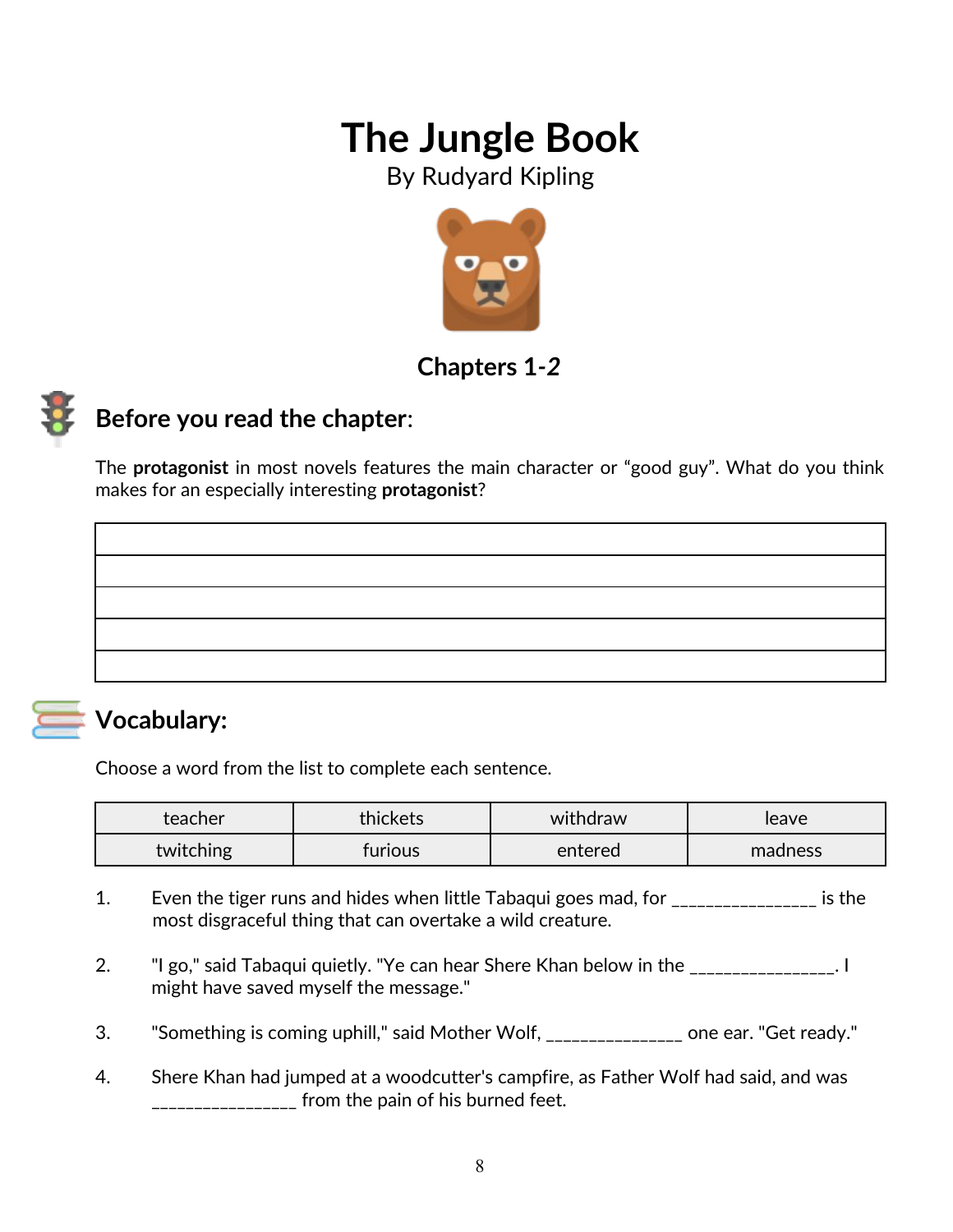- 5. The Law of the Jungle lays down very clearly that any wolf may, when he marries, \_\_\_\_\_\_\_\_\_\_\_\_\_\_\_\_\_\_ from the Pack he belongs to.
- 6. Let him run with the Pack, and be \_\_\_\_\_\_\_\_\_\_\_\_\_ with the others. I myself will teach him."
- 7. "We need yet another," said Akela. "Baloo has spoken, and he is our \_\_\_\_\_\_\_\_\_\_\_\_\_\_\_\_\_ for the young cubs. Who speaks besides Baloo?"
- 8. "Knowing that I have no right to speak here, I ask your \_\_\_\_\_\_\_\_\_\_\_\_\_\_\_\_."



- 1. Describe the **setting** of the story as Chapter One begins.
- 2. Define the term 'Hydrophobia'.
- 3. Why did Father Wolf believe it was wrong to hunt man?
- 4. At what cost was Mowgli able to enter into the pack?

5. What did Bagheera mean by the term 'Red Flower'?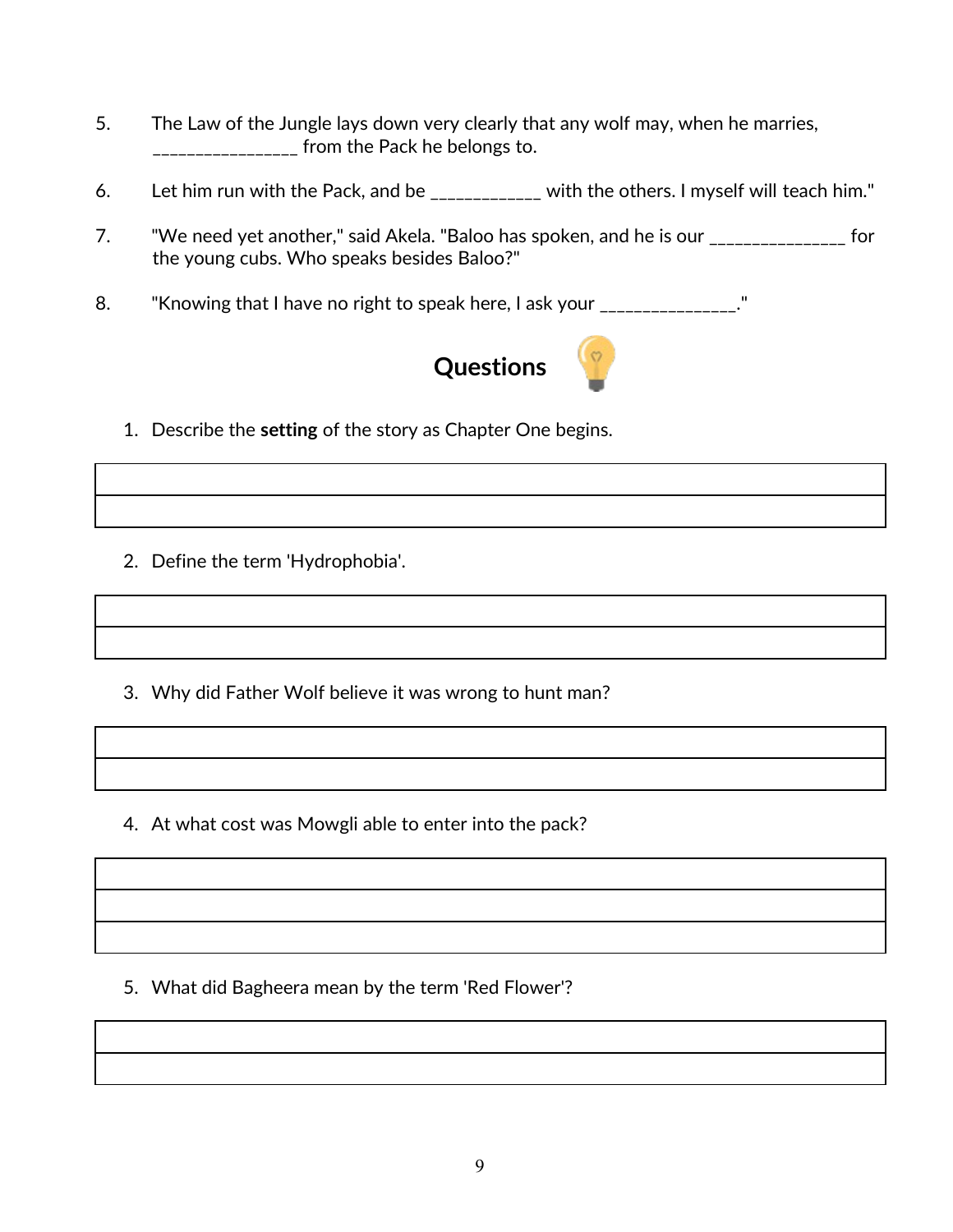6. Briefly describe the incident that took place during the second council meeting.



# **Language Activity**



**A.** A **simile** is a comparison using the words "like" or "as". The following is an example taken from Chapter One: ". . . *Mother Wolf shook herself clear of the cubs and sprang forward, her eyes, like two green moons in the darkness, facing the blazing eyes of Shere Khan.* "

What two things are being compared in this example?



a) A car speeding down a highway.

b) A plane landing on a runway.

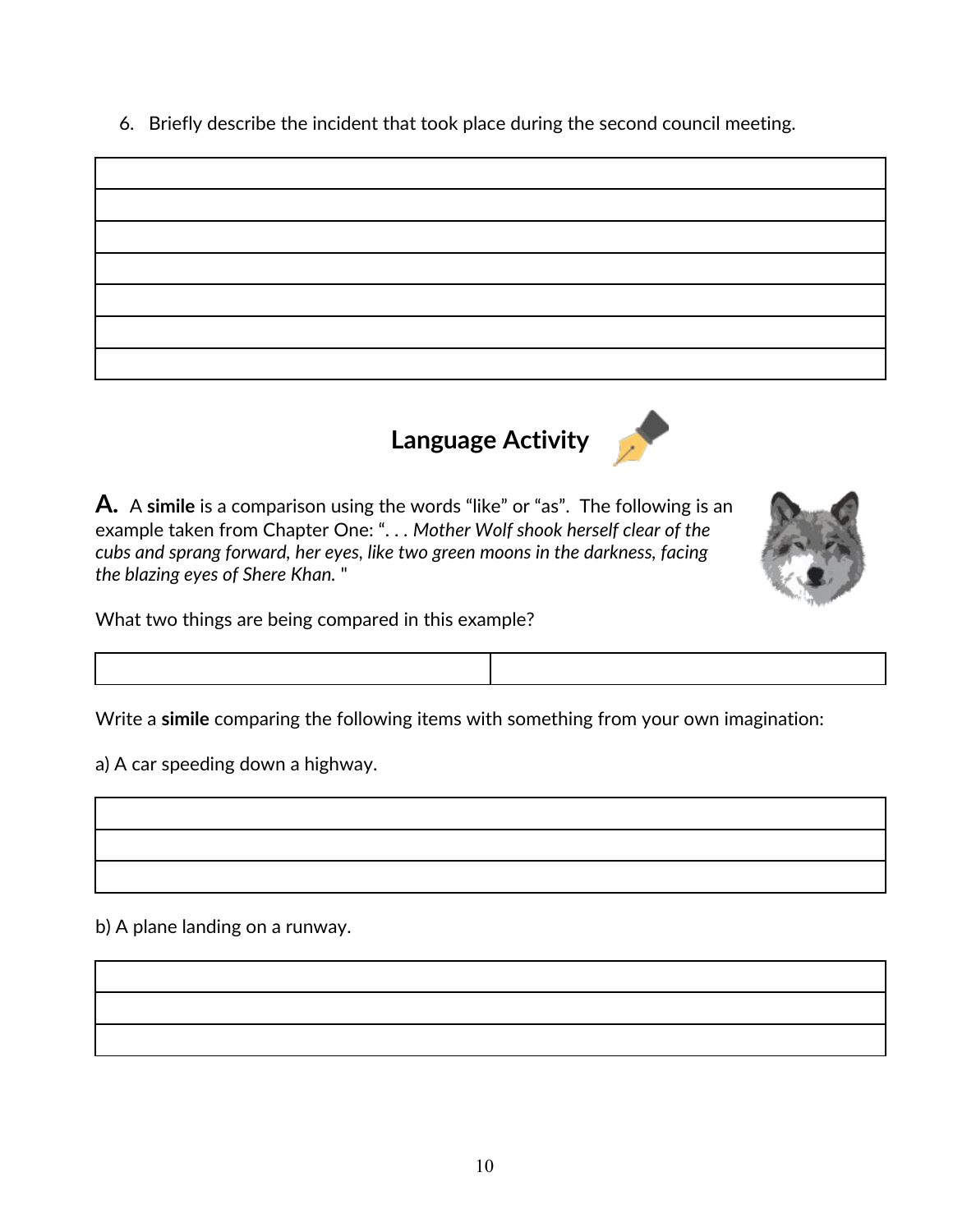**B**. Chapter One contained an important literary devices called a **cliffhanger**. A cliffhanger usually occurs at the end of a chapter when the author leaves the reader in suspense.How is this true in Chapter One? Why do you think the author ended the chapter this way?



| <u> 1989 - Johann Stoff, deutscher Stoff, der Stoff, der Stoff, der Stoff, der Stoff, der Stoff, der Stoff, der S</u> |  |  |
|-----------------------------------------------------------------------------------------------------------------------|--|--|
|                                                                                                                       |  |  |
| <u> 1980 - Johann Barn, amerikansk politiker (d. 1980)</u>                                                            |  |  |

**C. Foreshadowing** is a literary device used by authors to provide clues for the reader so they are able to predict what might occur *later* in the story. How might the following statement be considered an example of this device: *"Assuredly I will keep him. Lie still, little frog. O thou Mowgli—for Mowgli the Frog I will call thee —the time will come when thou wilt hunt Shere Khan as he has hunted thee."*